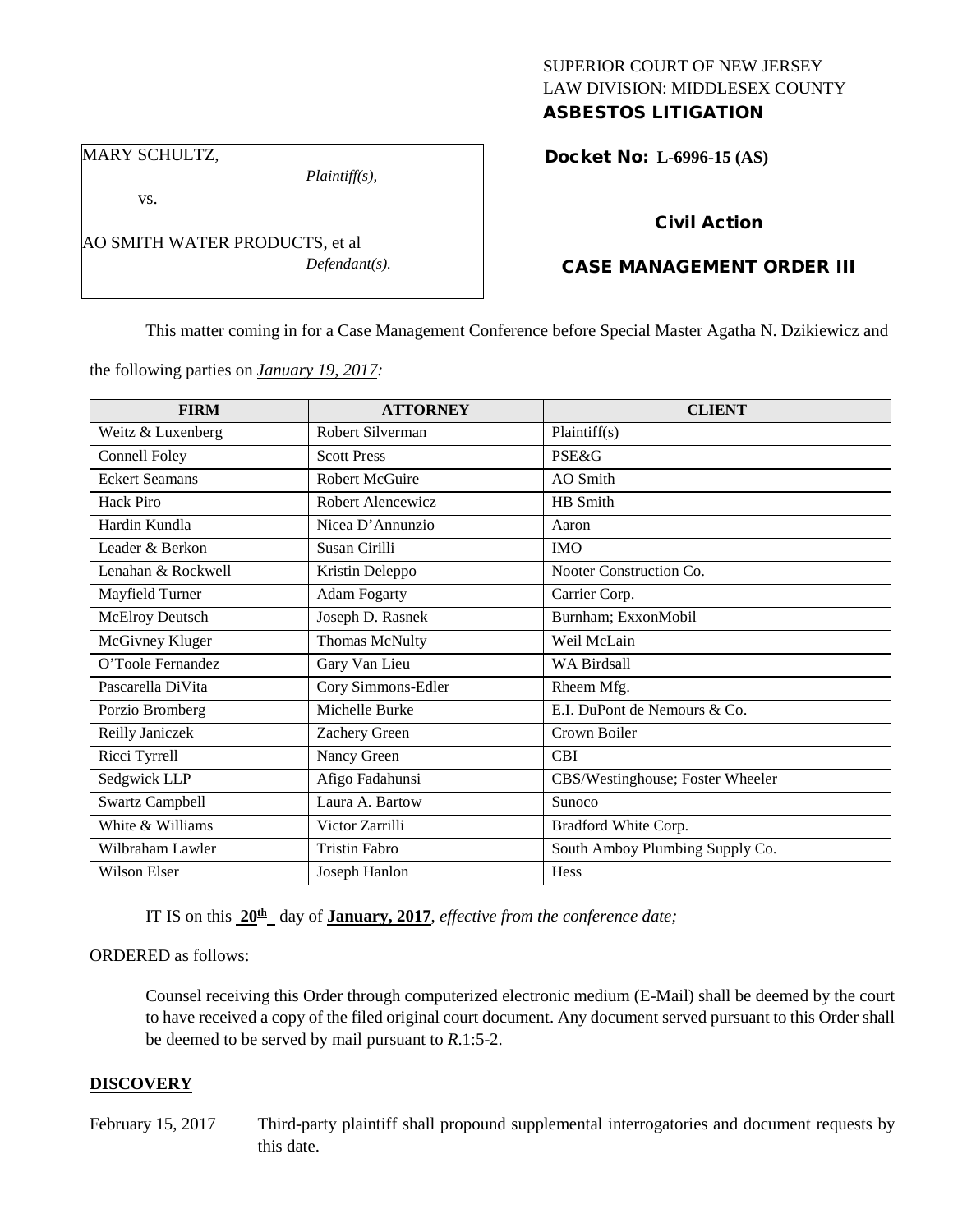- March 17, 2017 Third-party defendants shall serve answers to supplemental interrogatories and document requests by this date.
- February 15, 2017 Third-party defendants shall propound supplemental interrogatories and document requests by this date.
- March 17, 2017 Third-party plaintiff and co-defendants shall serve answers to supplemental interrogatories and document requests by this date.
- May 15, 2017 Fact discovery, including depositions, shall be completed by this date. Plaintiff's counsel shall contact the Special Master within one week of this deadline if all fact discovery is not completed.
- May 15, 2017 Depositions of corporate representatives shall be completed by this date.

### **SUMMARY JUDGMENT MOTION PRACTICE**

| June 9, 2017  | Plaintiff's counsel shall advise, in writing, of intent not to oppose motions by this date. |
|---------------|---------------------------------------------------------------------------------------------|
| June 23, 2017 | Summary judgment motions shall be filed no later than this date.                            |
| July 21, 2017 | Last return date for summary judgment motions.                                              |

## **MEDICAL DEFENSE**

August 31, 2017 Defendants shall identify its medical experts and serve medical reports, if any, by this date. In addition, defendants shall notify plaintiff's counsel (as well as all counsel of record) of a joinder in an expert medical defense by this date.

## **LIABILITY EXPERT REPORTS**

- August 31, 2017 Defendants and third-party plaintiffs shall identify its liability experts and serve liability expert reports, if any, by this date or waive any opportunity to rely on liability expert testimony.
- October 6, 2017 Third-party defendants shall identify its liability experts and serve liability expert reports, if any, by this date.

#### **EXPERT DEPOSITIONS**

October 31, 2017 Expert depositions shall be completed by this date. To the extent that plaintiff and defendant generic experts have been deposed before, the parties seeking that deposition in this case must file an application before the Special Master and demonstrate the necessity for that deposition. To the extent possible, documents requested in a deposition notice directed to an expert shall be produced three days in advance of the expert deposition. The expert shall not be required to produce documents that are readily accessible in the public domain.

#### **PRE-TRIAL AND TRIAL**

November 15, 2017 @ 10:00am Settlement conference. All defense counsel shall appear with authority to negotiate settlement and have a representative authorized to negotiate settlement available by

\_\_\_\_\_\_\_\_\_\_\_\_\_\_\_\_\_\_\_\_\_\_\_\_\_\_\_\_\_\_\_\_\_\_\_\_\_\_\_\_\_\_\_\_\_\_\_\_\_\_\_\_\_\_\_\_\_\_\_\_\_\_\_\_\_\_\_\_\_\_\_\_\_\_\_\_\_\_\_\_\_\_\_\_\_\_\_\_\_\_\_\_\_\_\_\_\_\_\_\_\_\_\_\_\_\_\_\_\_\_